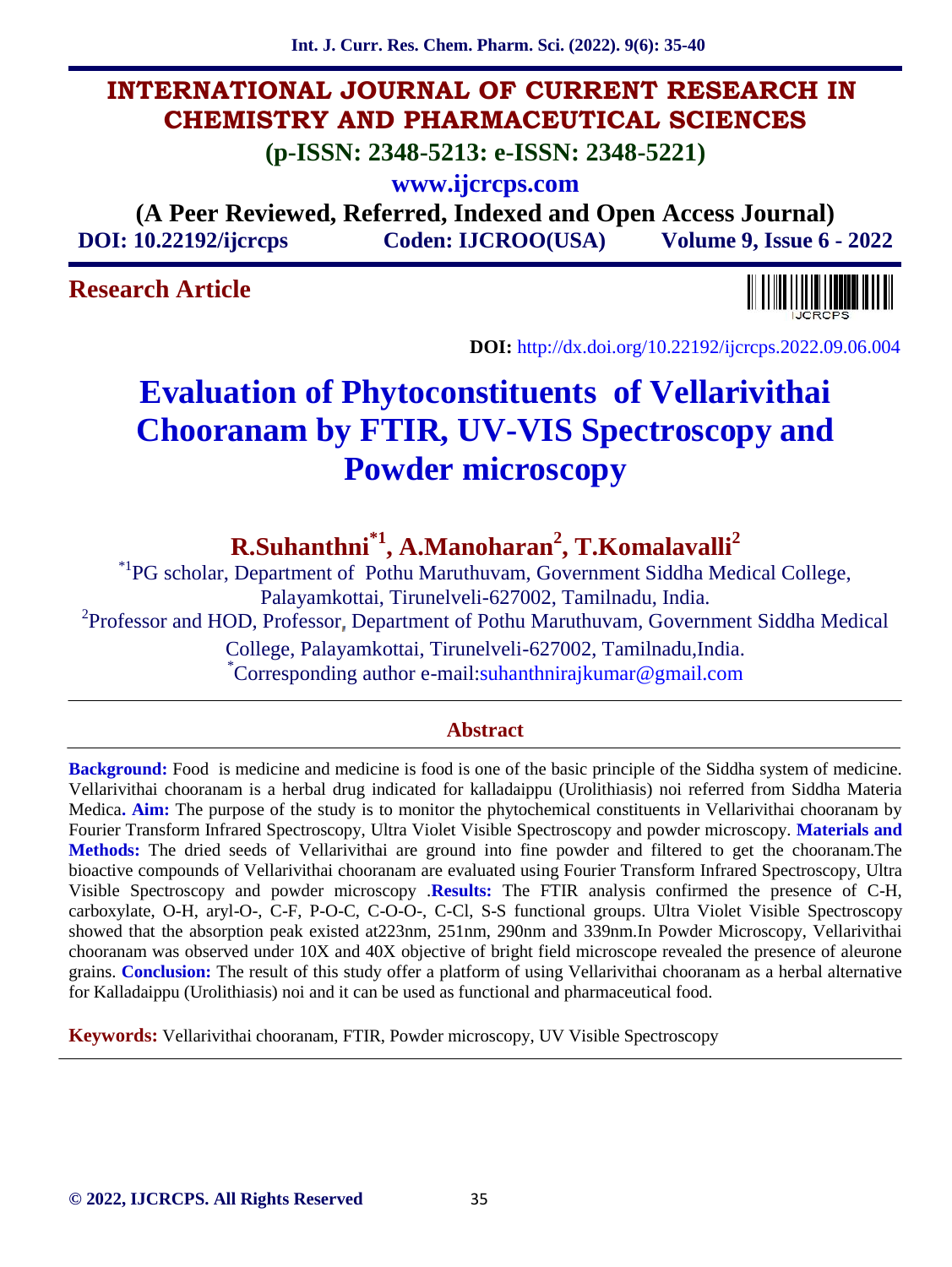## **Introduction**

Plants are used medicinally in different countries and are source of potent and powerful drugs $^{[1]}$ . A wide range of medicinal plant parts are used as raw drugs as they possess varied medicinal properties. Thus herbal drugs constitute a major part in all traditional systems of medicine. Plants above all other agents have been used for medicine from time immemorial because they sample have fitted the immediate personal need are easily  $rac{arc \times \text{free}}{2}$  accessible and inexpensive.<sup>[2]</sup>The recent increase in the use of alternative medicine has led to more research regarding alternatives and requires education of physicians on the subject to enable them to better inform and care for their patients.<sup>[3]</sup>

The Siddha system of medicine is a traditional system of medicine nurturing the mankind from home immemorial. The Siddha system of medicine is one of the oldest traditional systems of medicine , which has been originated from India and is practiced in the southern part of this country for treating various diseases including chronic conditions.<sup>[4]</sup>The WHO has estimated that approximately 60 to 70% of the world's population rely on traditional medicine for their health needs<sup>[5]</sup>

Vellarivithai chooranam is a herbal drug indicated for Kalldaippu (Urolithiasis) in Siddha classical literature.It is also used for leucorrhea,painful micturition, stranguria, urinary passage infections.<sup>[6,7]</sup> In this study further evaluation of phytochemical constituents in Vellarivithai Chooranam by FTIR, UV-Vis spectroscopy and Powder microscopy are carried out.

## **Materials and Methods**

The Vellarivithai was purchased from the country shop and identified by the Medical Botanist of Govt.Siddha Medical College, Palayamkottai. The raw drug was shade dried, powdered and stored in air tight containers .It was labeled as 'Vellarivithai chooranam' and used for the experimental purposes.

## **FTIR Spectroscopic analysis**

Fourier Transform Infrared Spectrophotometer is the most powerful analytical used for identifying the functional groups in the compound. Dried powders of alcohol solvent extract extract was used for FTIR analysis.10mg of the dried powder extract was encapsulated in KBr pellet, in order to prepare translucent sample disc.The powdered sample was loaded in FTIR Spectroscope(Shimadzu,IR Affinity1,Japan), with a scan range from  $400$  to  $4000 \text{cm}^{-1}$  with a resolution of  $4 \text{cm}^{-1[8]}$ .

### **Ultra Violet-Visible (UV-Vis) spectroscopy**

The alcohol extract of the drug was subjected to Ultra Violet-Visible spectroscopic analysis. The extract was scanned at wave length ranging from 190 to 1100 nm using Ultra Violet-Visible spectrophotometer (Model: UV3120) and the characteristic peaks were detected and recorded.

## **Powder microscopy**

About 0.5gm of the powdered sample was mounted in glycerin at room temperature for 2 h and observed under 10X and 40X objective of bright field microscope (Meswox, India) for powder characteristics. Photomicrographs of diagnostic characters were captured using attached camera.

## **Results and Discussion**

## **FTIR Spectroscopic analysis**

Fourier Transform Infrared Spectroscopy is one of the important analytical techniques. This characterization analysis is quite rapid, good in  $accuracy$  and relatively sensible.<sup>[8]</sup> FTIR spectrum was used to identify the functional group of the phytochemical constituents present in the drug based on the peak values in the region of IR radiation. When the extract was passed into the FTIR, the functional group of the components are separated based on its peak values. The FTIR analysis confirmed the presence of functional groups mentioned in (Figure.1 and Table.1  $\left[ 9,10,1\overline{1},12\right]$ )

#### **© 2022, IJCRCPS. All Rights Reserved** 36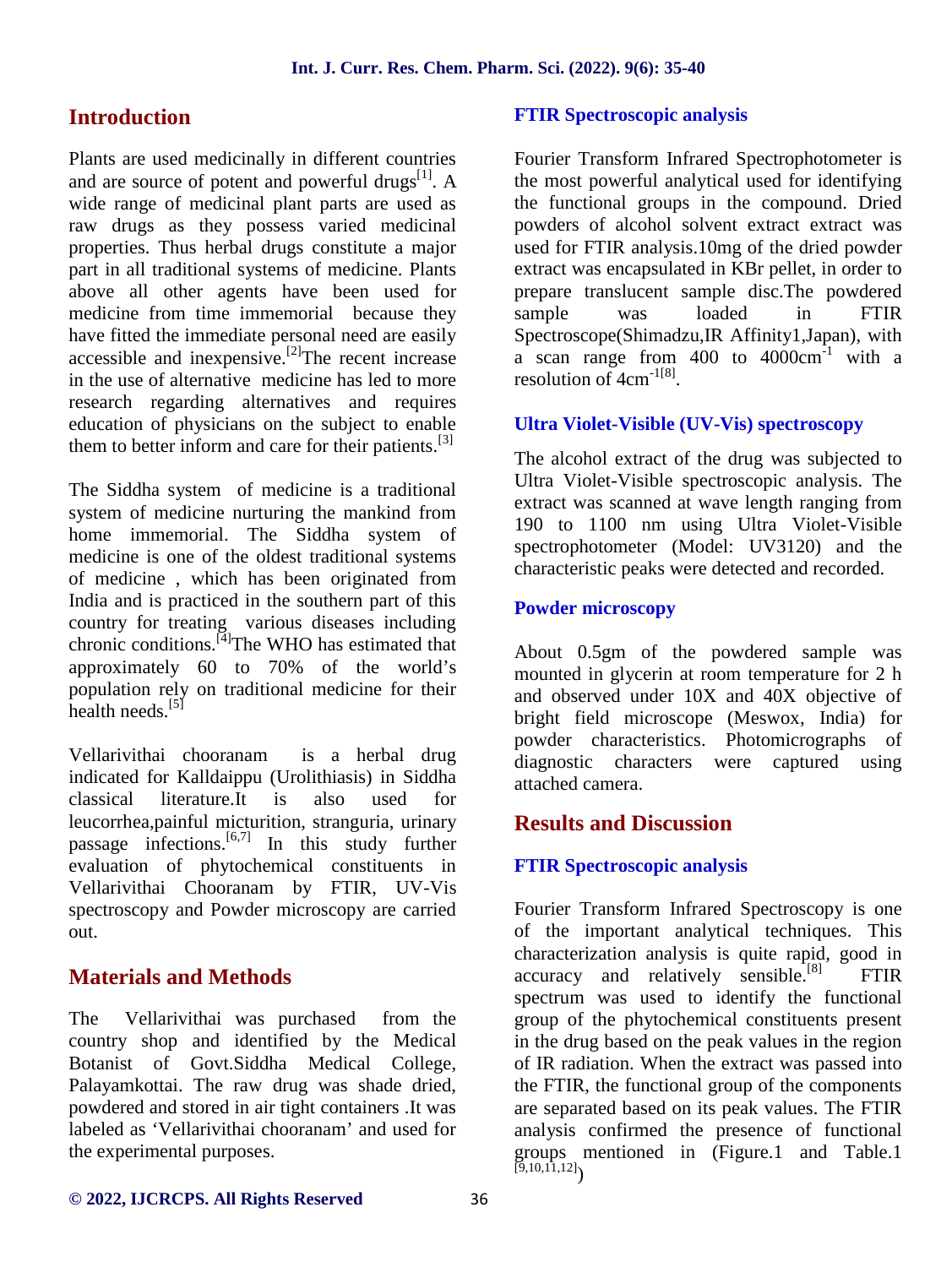| <b>Peak Values</b> | <b>Functional Group</b>                             | <b>Phytoconstituents present</b>                              |
|--------------------|-----------------------------------------------------|---------------------------------------------------------------|
| 2916               | C-H stretch, O-H stretch, N-H<br>stretch            | acid,<br>Methylene,<br>carboxylic<br>alcohol, amine salt      |
| 1668               | C=N stretching, C=O stretching                      | Imine/oxime, conjugated ketone                                |
| 1552               | $C=C, C=O$                                          | Aromatic, amide                                               |
| 1373               | <b>O-H</b> stretch                                  | <b>Phenol or tertiary alcohol</b>                             |
| 1259               | Aryl-O-stretch, C-O stretch                         | Aromatic esters, alkyl aryl ether                             |
| 1117               | C-F stretch, C-O stretch                            | <b>Aliphatic</b><br>fluoro<br>compounds,<br>secondary alcohol |
| 1011               | (P-O-C stretch), C-F stretch                        | <b>Aliphatic</b><br>phosphates, fluoro<br>compound            |
| 881                | C-O-O- stretch, C-H bending                         | Aromatics, 1, 2, 4-trisubstituted, 1, 3-<br>disubstituted     |
| 777                | (C-Cl stretch)                                      | <b>Aliphatic chloro compounds</b>                             |
| 604                | (S-S stretch), C-Cl stretch,<br><b>C-Br</b> stretch | Di sulphides, halo compound                                   |

**Table.1.FTIR Peak values of Alcoholic extract of Vellarivithai chooranam**



**Figure.1.FTIR analysis of Vellarivithai chooranam**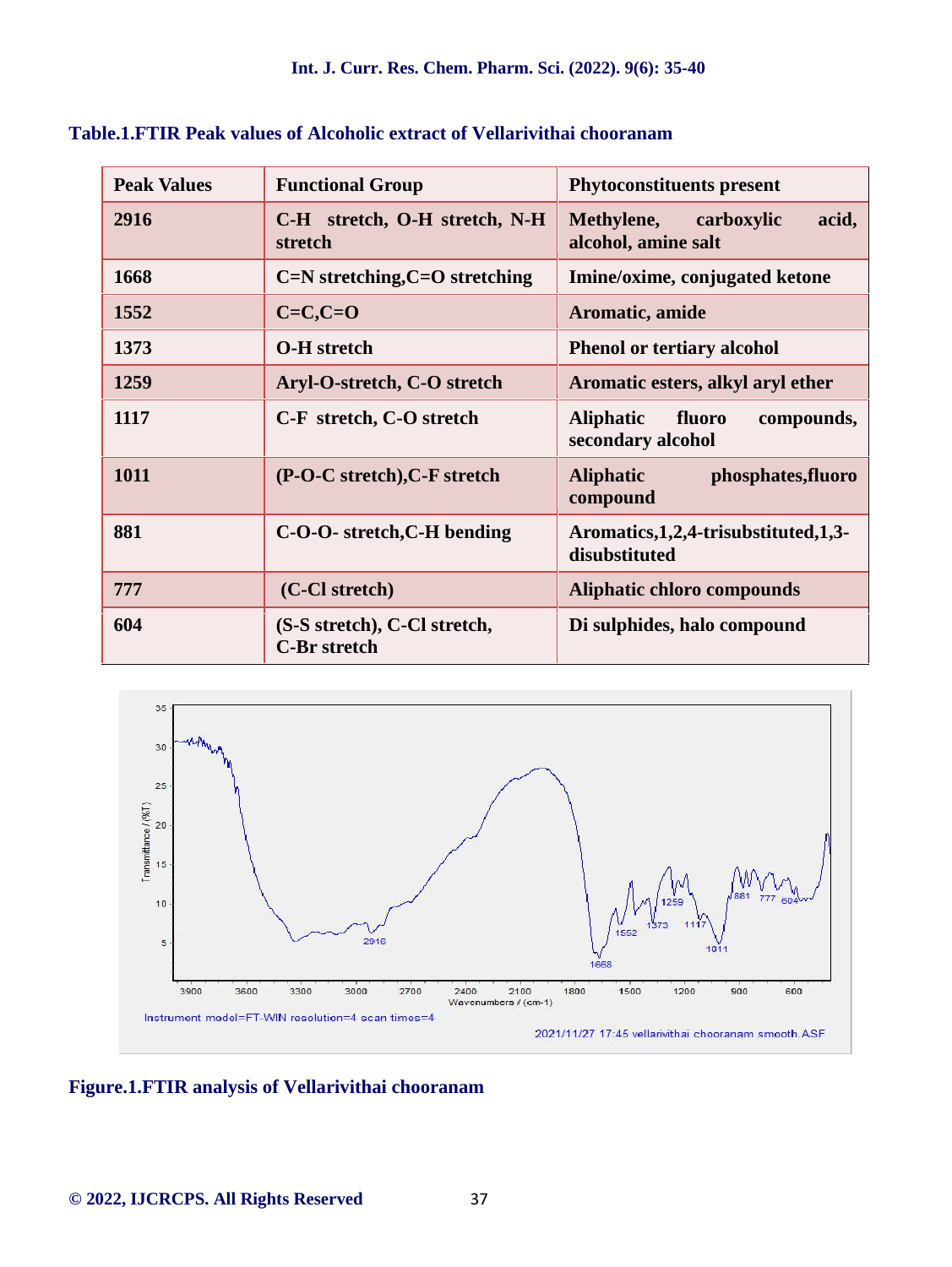From the above Table.1 & Figure.1, Vellarivithai chooranm contains methylene, carboxylic acid, alcohol, amine salt, imine, conjugated ketone, aromatic compounds ,amide compounds, phenol, aromatic esters, alkyl aryl ether, aliphatic fluoro compounds, secondary alcohol, aliphatic phosphates, fluoro compound, aromatics, 1,2,4 trisubstituted, 1,3-disubstituted,aliphatic chloro compounds, disulphides and halo compound which are necessary for the therapeutic action of the compound.

#### **UV-Visible Spectroscopy**

UV-Visible Spectroscopy is a simple, cost effective and rapid test for detecting phytochemicals. This technique uses light in the visible or its adjacent ranges of wavelength. The colour of the chemicals involved directly affects

the absorption in the visible range. In this technique, molecules undergo transitions in an electromagnetic spectrum. The results presented in Figure.2. show the UV-Vis Spectra of Vellarivithai chooranam. The UV-Vis profile of Vellarivithai chooranam was studied over 190- 1100nm wavelength because of sharpness of peaks and proper baseline. The profile showed the peaks at 223nm, 251nm, 290nm and 339nm with the absorption 2.61, 2.51, 4.27 and 2.11 respectively. [13,14]



#### **Figure. 2. UV-Visible Spectroscopy of Vellarivithai chooranam**

#### **Powder Microscopy**

The powder microscopy revealed the presence of aleurone grains. The phytic acid present in aleurone grains chelates the calcium formation and thus helps in reducing the stones [15].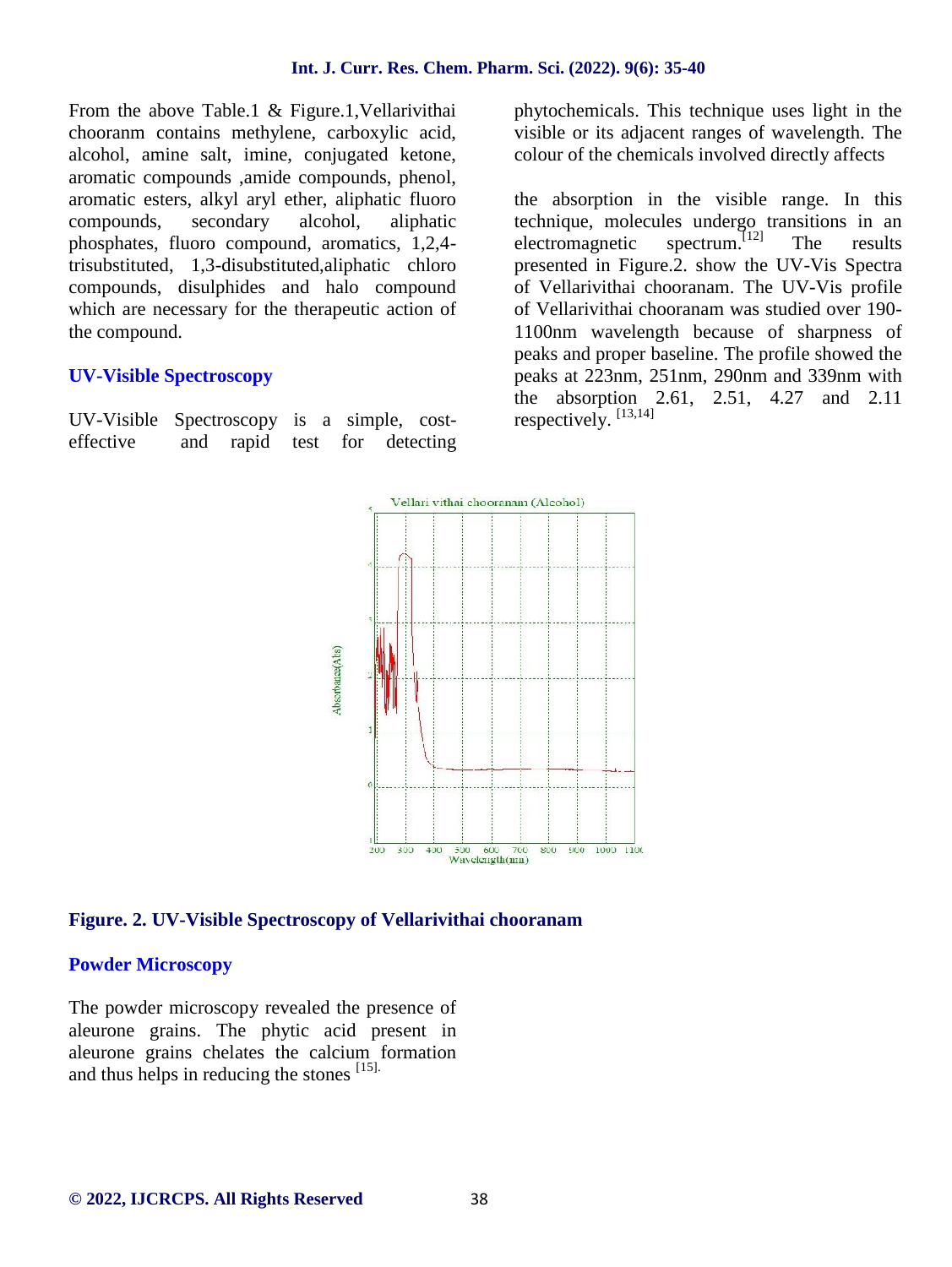

**Figure.3. Powder microscopy of Vellarivithai chooranam reveals aleurone grains in 10X and 40X**

# **Conclusion**

The result of this study offer a platform of using Vellarivithai chooranam as a herbal alternative for Kalladaippu (Urolithiasis) noi and it can be used as a functional and pharmaceutical food.Hence it is concluded that Vellarivithai chooranam is highly effective in the management of Kalladaippu (Urolithiasis).

# **References**

- 1. J.Shrivastava, J.Lambart and N. Vietmeyer. Medicinal plants:An expanding role in development . World bank technical paper.No.320.1996.
- 2. P.K. Mukherjee. Quality control of herbal drugs an approach to evaluation of botanical. Business Horizon 7. Pharmaceutical Publishers; 13,2008.
- 3. M.N. Parandhaman, M. Thiruthani, S.Balamani. (2018). Systematic review

and Phytochemical Evaluation of Siddha formulation Vasantha Kusumakaram tablets by Preliminary phytochemical analysis. Int.J.Adv.Res.Biol.Sci.5(8):196- 201.

- 4. Anitha John, Reena V.L., Natarajan M., Selvarajan S. and Kanagarajan A. Physico-chemical, Chromatographic and Spectroscopic evaluation of Erukku (Leaves, flower and Latex).European Journal of Pharmaceutical and Medical Research,2018,8(4)394-403.
- 5. Veale D.J.H, Oliver. D.W, Arangies N.S and furmank, South African traditional herbal medicines used during pregnancy and childbirth, Journal of Ethnopharmacology.,1992; 36:185-191.
- 6. Ka.Sa.Murugesamudaliar/Gunapadammoo ligai vaguppu, Pg.No.843 (Edition 2013)
- 7. Kannusamy pillai, Patharthaguna Vilakkam, Pg.No. 670 (Edition 2016)